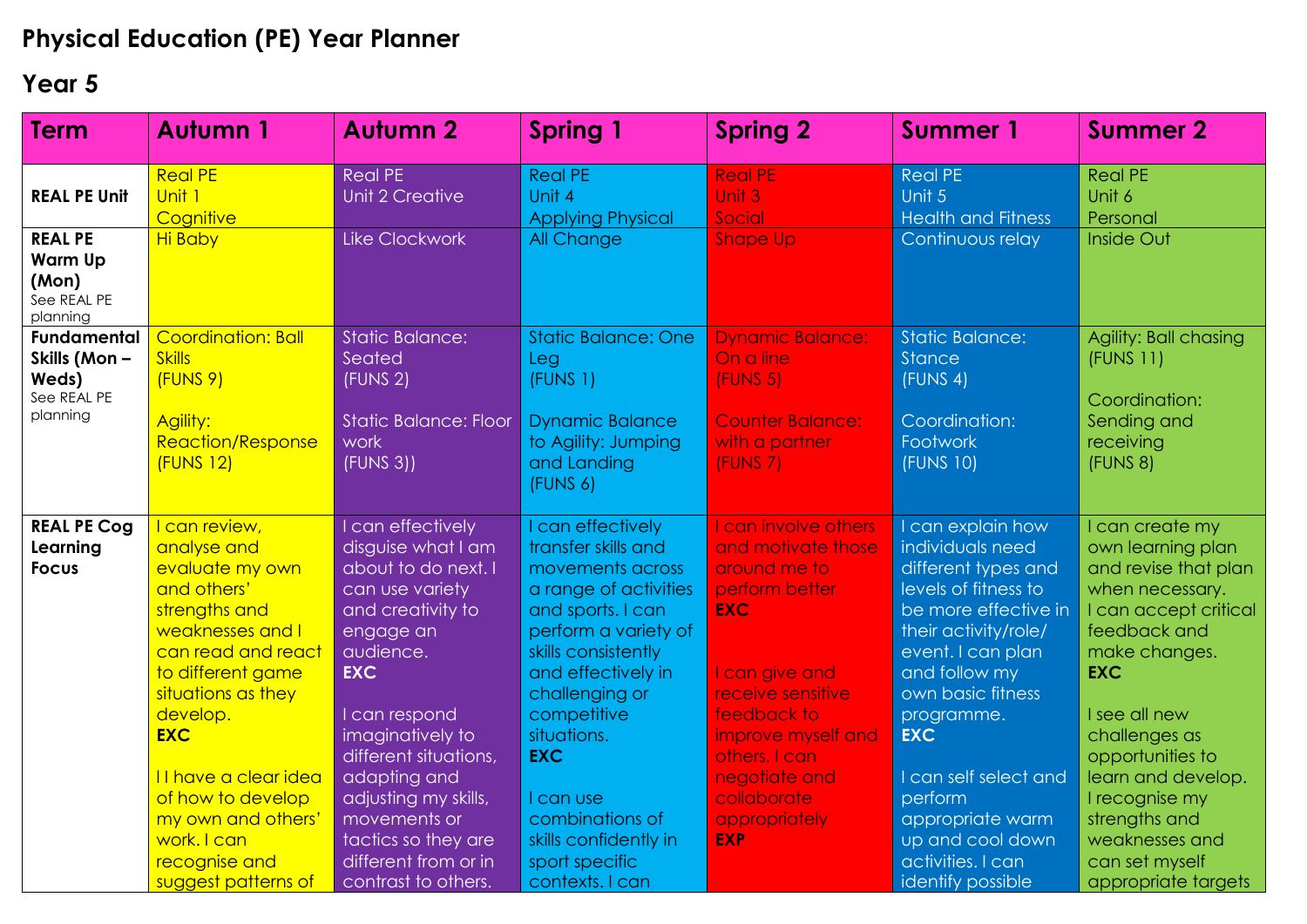|                                     | play which will<br>increase chances of<br>success and I can<br>develop methods to<br>outwit opponents.<br><b>EXP</b><br>I can persevere with<br>a task and I can<br>improve my<br>performance<br>through regular<br>practice<br>I know where I am<br>with my learning<br>and I have begun<br>to challenge myself<br><b>WT</b> | <b>EXP</b><br>I can link actions<br>and develop<br>sequences of<br>movements that<br>express<br>my own ideas. I can<br>change tactics,<br>rules or tasks to<br>make activities<br>more fun or<br>challenging n<br><b>WT</b>                      | perform a range of<br>skills fluently and<br>accurately in<br>practice situations.<br><b>EXP</b><br>I can perform a<br>variety of<br>movements and<br>skills with good body<br>tension. I can link<br>actions together so<br>that they flow in<br>running, jumping<br>and throwing<br>activities.<br><b>WT</b> | I cooperate well<br>with others and give<br>helpful feedback. I<br>help organise<br>roles and<br>responsibilities and I<br>can guide a small<br>group through<br>a task<br><b>WT</b>                                                                            | dangers when<br>planning an activity<br><b>EXP</b><br>I can describe the<br><b>basic</b> fitness<br>components and<br>explain how often<br>and how long I<br>should exercise to<br>be healthy. I can<br>record and monitor<br>how hard I am<br>working.<br><b>WT</b>  | <b>EXP</b><br>I cope well and<br>react positively<br>when things<br>become difficult. I<br>can persevere with<br>a task and I can<br>improve my<br>performance<br>through regular<br>practice<br><b>WT</b>                                                                                                                |
|-------------------------------------|-------------------------------------------------------------------------------------------------------------------------------------------------------------------------------------------------------------------------------------------------------------------------------------------------------------------------------|--------------------------------------------------------------------------------------------------------------------------------------------------------------------------------------------------------------------------------------------------|----------------------------------------------------------------------------------------------------------------------------------------------------------------------------------------------------------------------------------------------------------------------------------------------------------------|-----------------------------------------------------------------------------------------------------------------------------------------------------------------------------------------------------------------------------------------------------------------|-----------------------------------------------------------------------------------------------------------------------------------------------------------------------------------------------------------------------------------------------------------------------|---------------------------------------------------------------------------------------------------------------------------------------------------------------------------------------------------------------------------------------------------------------------------------------------------------------------------|
| <b>Traditional PE</b><br>(Thursday) | <b>Hockey</b><br>(Invasion Game)                                                                                                                                                                                                                                                                                              | <b>Football</b><br>(Invasion Game)                                                                                                                                                                                                               | <b>REAL Gymnastic</b>                                                                                                                                                                                                                                                                                          | <b>Orienteering</b>                                                                                                                                                                                                                                             | <b>Netball</b><br>(+Bikeability)                                                                                                                                                                                                                                      | <b>Real Dance</b><br>(Personal)                                                                                                                                                                                                                                                                                           |
| Sequence of<br>Lessons              | L1: To play games<br>understanding<br>different positions<br>and roles.<br>L <sub>2</sub> : To use different<br>passes whilst on the<br>move.<br>L3: To shoot with<br>confidence and<br>control.<br>L4: To dribble a ball<br>at speed whilst<br>changing direction.                                                           | L1: To pass the ball<br>to teammates in<br>game situations.<br>L2: To dribble the<br>ball whilst under<br>pressure.<br>L3: To defend in a<br>team.<br>L4: To compete in<br>games<br>L5: To decide on<br>ways to attack<br>when playing<br>games. | L1: Hand Apparatus<br>(Ball Tricks)<br>L2: Hand Apparatus<br>(Rhythmic<br>Sequences)<br>L3: Hand Apparatus<br>(Rhythmic<br>Sequences)<br>L4: Low Apparatus<br>(Apparatus Circuit)<br>L5: Low Apparatus<br>(Bench Sequences)<br>L6: Low Apparatus<br>(Bench Sequences)                                          | L1: To build<br>confidence during<br>team activities<br>L2: To work within<br>your team,<br>communicating,<br>trusting, and valuing<br>each other.<br>L3: To plan<br>strategies to<br>complete tasks<br>L4: To develop map<br>reading skills and<br>confidence. | L1: To pass the ball<br>in a varety of<br>different ways with<br>confidence and<br>control.<br>L2: To move with the<br>ball at speed.<br>L3: To mark, track<br>and cover when<br>defending.<br>L4: To keep<br>possession of the<br>ball when faced<br>with opponents. | L1: To explore body<br>shapes, one of the<br>basics of the<br>movement of<br>dance.<br>L2: To explore the<br>basics of the<br>movement of<br>$dance - moving the$<br>body between<br>shapes.<br>L3: To Learn how to<br>see an inanimate<br>object and move<br>like that object<br>without pretending<br>to be the object. |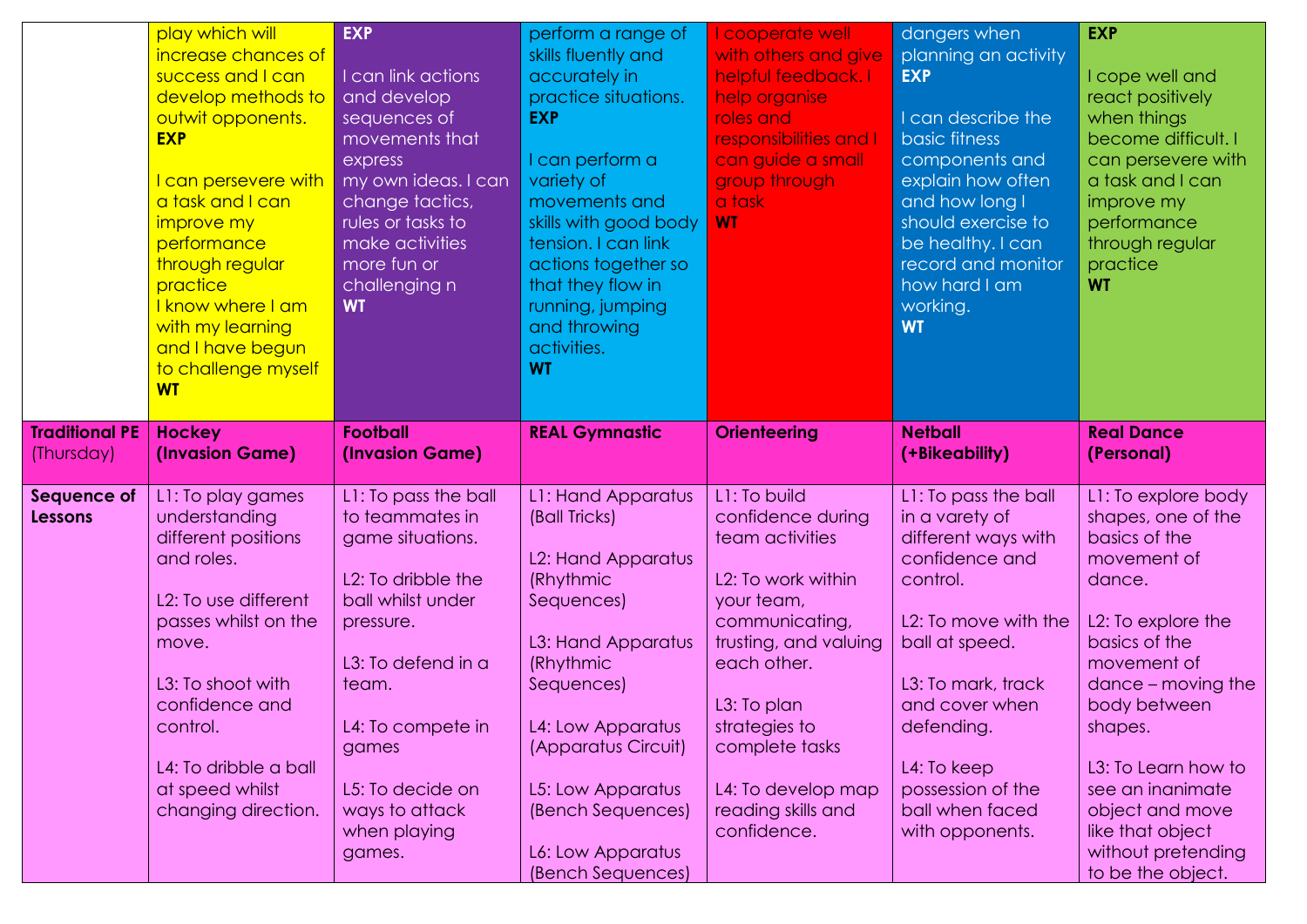|                                                            | L5: To decide the<br>best way to defend<br>in a game situation.<br>L6: To decide the<br>best way to attack<br>in a game situation.                                                                                                                        | L6: To decide on<br>ways to defend in<br>games.                                                                                                                                                   |                                                                                                                                                                                                  | L5: To develop map<br>building skills.<br>L6: To complete an<br>orienteering event.                                                                                                 | L5: To work together<br>as a team, showing<br>good awareness of<br>others.<br>L6: Apply basic<br>principles for<br>attacking and<br>defending in game<br>situations.                           | L4: Build on the skills<br>learned in Lesson 1<br>and explore how<br>music can be used<br>to impact the<br>dance pupils are<br>making.<br>L5: To explore lifts<br>and leans in<br>partnership in more<br>detail.<br>L6: To recap on all<br>dance and dance<br>making skills learned<br>so far. |
|------------------------------------------------------------|-----------------------------------------------------------------------------------------------------------------------------------------------------------------------------------------------------------------------------------------------------------|---------------------------------------------------------------------------------------------------------------------------------------------------------------------------------------------------|--------------------------------------------------------------------------------------------------------------------------------------------------------------------------------------------------|-------------------------------------------------------------------------------------------------------------------------------------------------------------------------------------|------------------------------------------------------------------------------------------------------------------------------------------------------------------------------------------------|------------------------------------------------------------------------------------------------------------------------------------------------------------------------------------------------------------------------------------------------------------------------------------------------|
| <b>Fitness Friday</b><br>Links to 5 ways<br>to well-being. | Wk 1 - Playground<br>games<br>Wk $2$ – Mission X:<br><b>Astronaut Training</b><br>Wk $3 - Mission X$ :<br>Astronaut Training<br>Wk $4$ – Mission X:<br>Astronaut Training<br>Wk $5 -$ Learn the<br>Thriller dance<br>Wk $6$ – Learn the<br>Thriller dance | Wk 1 - Playground<br>games<br>Wk $2 - Y$ oga<br>Wk 3 - Apparatus<br>Wk $4 -$ Dance (WW2)<br>link)<br>Wk $5 - Circuits$<br>Wk 6 - Christmas<br>themed games                                        | Wk 1 - Crab football<br>Wk 2 - Skipping<br>Challenges<br>Wk 3 - Running (File<br>running)<br>Wk 4 - Rounders<br>Wk $5 -$ Gardening<br>Wk $6$ – Tennis                                            | Wk 1 - Joe Wicks<br>Cardio<br>Wk $2 -$ Archery<br>Wk $3 -$ Zumba<br>Wk 4 - Crab football<br>Wk 5 - AMRAP crossfit<br>Wk 6 - Wheels session                                          | Wk 1 - Gardening<br>Wk 2 - Rounders<br>Wk 3 - Climbing wall<br>challenges<br>Wk $4$ – Frisbee<br>Wk $5 -$ Badminton<br>Wk 6 - Quidditch                                                        | Wk 1 - Running (Hoe<br>Down)<br>Wk $2 -$ Tennis<br>Wk 3 - Alphabet<br>crossfit<br>Wk $4 -$ Zumba<br>Wk 5 - Basket ball<br>Wk 6 - Playground<br>games                                                                                                                                           |
| <b>Vocabulary</b>                                          | <b>REAL PE +</b><br><b>Traditional:</b><br>balance,<br>coordination, agility,<br>fluency, control,<br>praise, patience,<br>encourage,<br>cooperate, patterns<br>of play, success,<br>criteria, judge,<br>tactics, strategies                              | <b>REAL PE +</b><br><b>Traditional:</b><br>balance,<br>coordination, agility,<br>fluency, control,<br>praise, patience,<br>encourage,<br>cooperate,<br><b>Football:</b> dribble,<br>pass, tackle, | <b>REAL PE +</b><br><b>Traditional:</b><br>balance,<br>coordination, agility,<br>fluency, control,<br>praise, patience,<br>encourage,<br>cooperate,<br>Gymnastics: travel,<br>floor work, shape, | <b>REAL PE +</b><br><b>Traditional:</b><br>balance,<br>coordination, agility,<br>fluency, control,<br>praise, patience,<br>encourage,<br>cooperate,<br>similarities,<br>differences | <b>REAL PE +</b><br><b>Traditional:</b><br>balance,<br>coordination, agility,<br>fluency, control,<br>praise, patience,<br>encourage,<br>cooperate,<br>consistency, level,<br>speed, direction | <b>REAL PE +</b><br><b>Traditional:</b><br>balance,<br>coordination, agility,<br>fluency, control,<br>praise, patience,<br>encourage,<br>cooperate,<br><b>Dance:</b> floor work,<br>shapes, solo,<br>partner,                                                                                  |